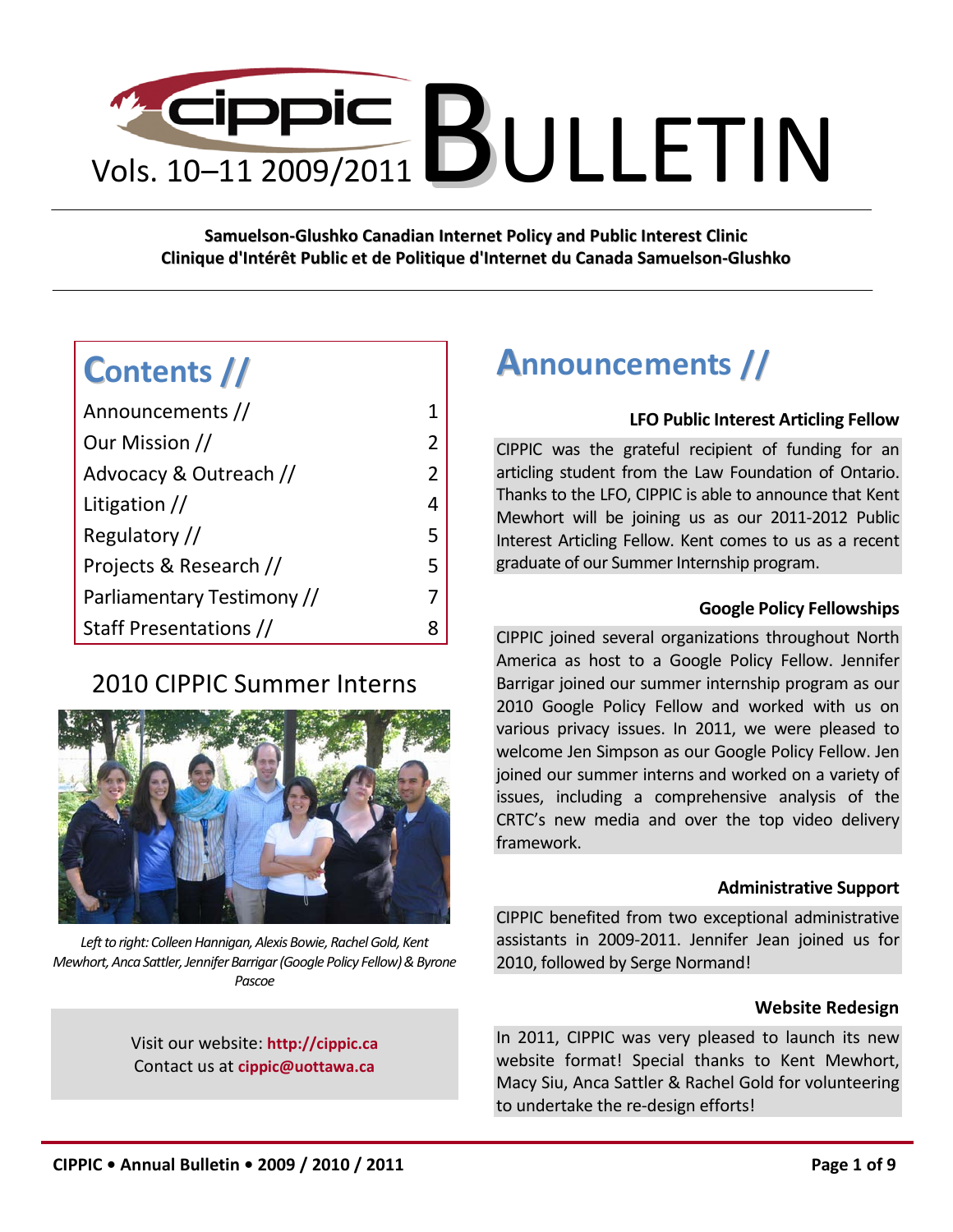# <span id="page-1-0"></span>**Our Mission //**

#### **Who we are and what we do.**

CIPPIC is a public interest legal clinic based at the University of Ottawa's Centre for Law, Technology & Society. CIPPIC operational staff consists of one Director (David Fewer), one Staff Lawyer (Tamir Israel) and one Administrative Assistant. In addition, CIPPIC benefits from the assistance of an articling fellow. CIPPIC was extremely fortunate to have Lori-Ann Wanlin and oline Twiss join us as our 2009-2010 & 2010-2011 LFO Public Interest Articling Fellows, respectively.

CIPPIC's mission is to advocate in the public interest on policy matters arising at the intersection of law and technology. In pursuit of this objective, we seek to participate in a range of debates and proceedings to ensure that the public interest perspective receives due consideration. Our activities regularly take us before the Courts, parliamentary committees, regulatory bodies, and Internet governance fora. We additionally participate in public advocacy and education campaigns and media outreach.

In addition to research grants and cost awards, CIPPIC relies on donations for to maintain its day to day operation. If you wish to support our efforts, please visit: **<http://www.cippic.ca/donate>** or email us at **[cippic@uottawa.ca](mailto:cippic@uottawa.ca)**. All donations are tax deductible.

# <span id="page-1-1"></span>**Advocacy & Outreach //**

#### **Modernizing Canada's Copyright Regime**

The government of Canada made copyright reform a priority in 2010-2011, and this kept us busy! The government hosted an online consultation, as well as in-person meetings across Canada, and CIPPIC participated in both, calling for flexible fair dealing, protection for non-commercial infringers and restraint in any attempt to adopt anti-circumvention protections.

Finally, in the summer of 2010, the government introduced Bill C-32, the *Copyright Modernization Act*. The legislative proposal had some benefits for Internet users, such as a cap on damages for noncommercial infringements, liability limitations for Internet intermediaries and a non-commercial 'remix' exception. However, the Bill contained one major flaw – its anti-circumvention protections were so broad, they provided rights holders with an effective veto over almost any user right, as the simple addition of a digital lock could turn any legitimate act into an infringement.

CIPPIC undertook a number of grassroots initiatives to encourage public discourse around the more problematic elements of this legislative initiative.

#### **Lawful Access & Online Spying**

Late in the summer of 2011, the federal government made clear its intention to re-introduce its 'lawful access' legislative mandate. Lawful access is a somewhat innocuous-sounding term for what is essentially a significant expansion of the government's capacity to use electronic surveillance to spy on its citizens.

In anticipation of its impending reintroduction, CIPPIC hosted a meeting of relevant stakeholders and experts on the issue, spearheaded a joint civil society letter to the government setting out the scope of opposition to the proposals, and helped put together a coalition of concerned groups in opposition to the serious privacy concerns raised by the legislative proposals in question.

#### **Fair is Fair Coalition**

CIPPIC spearheaded a broad-ranging coalition of Canadian stakeholders in calling on the Federal government to add much needed flexibility to Canada's copyright regime. The Fair is Fair Coalition consisted of over two dozen organizations representing creators, innovators, educators, scholars, students and consumers who called on the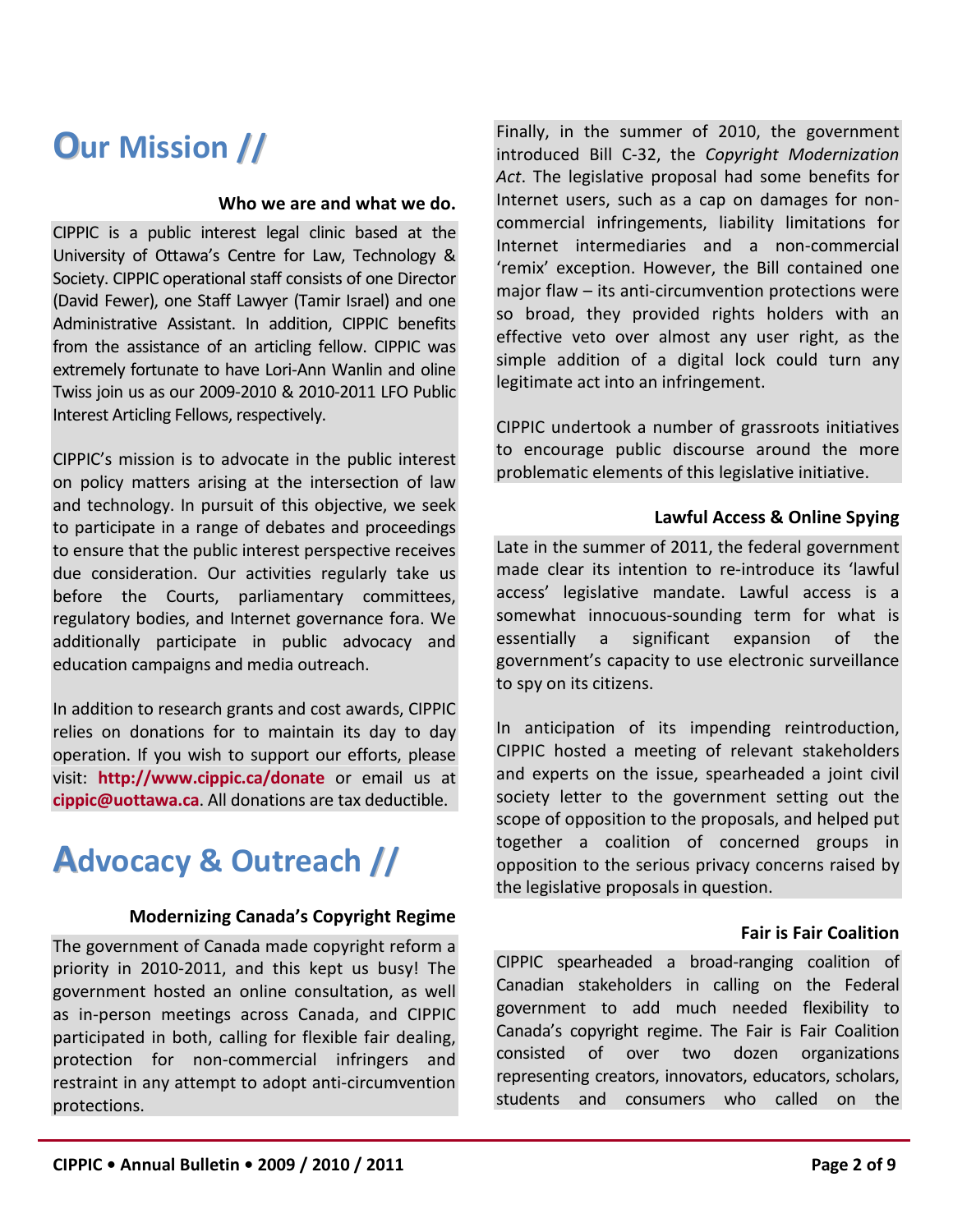government of Canada to fix fair dealing, copyright law's cardinal user right. As the law stands now, many dealings that are fair, such as parody and time-shifting (recording shows to watch them later: yes, VCRs) do not squarely fall within the scope of this important user right. The coalition asked the government to drop restrictions on categories of dealings that qualify for fair dealing, saying that any fair treatment of content should fall within the scope of the right. After all, what's fair is fair, and should be legal, too.

# **OECD Adopts Flawed Internet Policy-Making Principles**

CIPPIC joined civil society groups from across the world in denouncing a Communiqué setting out Principles for Internet Policy-Making adopted by the OECD. The Communiqué was troubling in its one-sided encouragement of the use of Internet intermediaries for copyright enforcement practices without regard for the countervailing implications for individual activity, freedom of expression & due process. Through its membership in CSISAC, the Civil Society Information Society Advisory Council to the OECD, CIPPIC attempted to improve these principles prior to their adoption.

#### **Anti-Privacy Privacy Bill**

CIPPIC helped spearheaded a joint effort between a number of Canadian civil society groups to speak out against Bill C-29, the federal government's attempt to update its commercial privacy regime. The proposals come about five years too late and seem to do more to harm privacy than to protect it. A joint letter sent to relevant parliamentarians set out civil society concerns over broad exceptions that would permit private companies to share customer information with police or with any individual involved in a lawsuit, as well as general disappointment with the limited reach of Bill C-29's long overdue attempt to put in place a data breach notification regime. While breach notification is a much-needed addition to Canadian law, the regime proposed in C-29 falls short of accomplishing the legitimate objectives of such a regime.

### **OPC Consultation on Privacy Threats Posed by Emerging Technologies**

In 2010, the Office of the Privacy Commissioner of Canada undertook a forward-looking consultation on emerging technologies, with a focus on online tracking and cloud computing. CIPPIC provided detailed comments on geo-location privacy concerns and on cross-border problems raised by the move to the cloud. Finally, CIPPIC provided comprehensive input on the OPC's draft report. The input pointed to increasing strain on individual's ability to remain anonymous in online contexts, to the need to replace 'privacy by effort' with a more user-friendly 'privacy by default' approach to interface and service design and to the hazards of identity management systems.

#### **Digital Agenda: A Plan for Canada's Digital Society**

CIPPIC staff, summer interns and our Google Policy Fellow put together a submission to Industry Canada's 2010 Public Consultations on the Digital Economy. CIPPIC's submission touched on numerous elements of the digital society, ranging from the need to update public & private sector privacy regimes, the need to address ongoing reliance on Internet intermediaries as investigative tools, to solutions to online file-sharing issues, to the need for caution in adopting online identity management systems. CIPPIC additionally outlined steps the Government should take to ensure quality, access and affordability of online communications and, generally, called on the Government to encourage a digital environment that will be better for all Canadians and will serve as a model for other jurisdictions.

### **Intellectual Privacy: Canada's Privacy Community Speaks Out Against Copyright Bill**

CIPPIC spearheaded an effort by privacy advocates across Canada, which coalesced in a joint submission to the federal government. The submission cautioned policy makers to avoid sacrificing privacy in order to assist rights holders and warns of the privacy dangers posed by the excessive access & use controls envisioned by Canada's copyright reform proposal.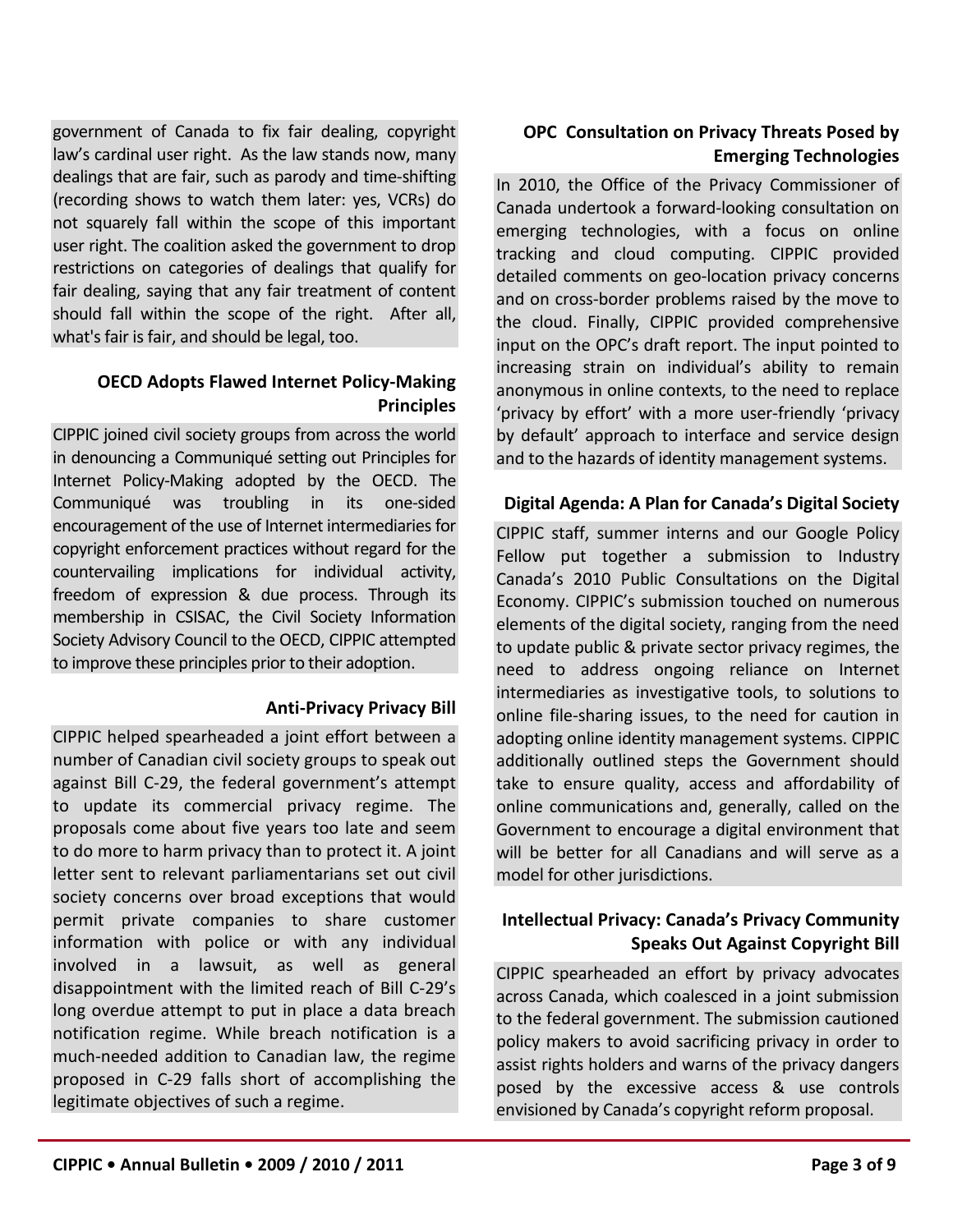#### **Madrid Declaration**

CIPPIC added its name to the growing list of international experts and civil society groups signing the Madrid Privacy Declaration, reaffirming a global commitment to privacy, both as a value and a human right.

# **CIPPIC Joins Advocates in Calling for Restraint in Olympics Security**

CIPPIC signed on to a statement by a number of privacy advocates from across Canada issued in anticipation of the pending Olympic Games in Vancouver, B.C. The statement called for restraint and transparency with respect to escalating security measures being adopted in preparation for this event, and expressed the view that the Olympic games should not leave a legacy of surveillance in host cities.

# <span id="page-3-0"></span>**Litigation //**

### *Warman v. Fournier,* **2010 ONSC 2126, 100 O.R. (3d) 648, 319 D.L.R. (4th) 268 (Ont. Div. Ct.)**

CIPPIC intervened before the Ontario Divisional Court in this appeal from a court order that would have forced the defendants – the operators of an online discussion forum – to hand over identifying information of a number of their anonymous users. More troubling than the order itself was its underlying reasoning – the lower court held that there is no room for privacy considerations in the discovery process. This approach puts online anonymity at risk, as anyone who initiates a lawsuit against any anonymous individual can force any online intermediary to hand over any relevant identifying information, without any regard to the question of whether the lawsuit is remotely legitimate. This opens the door to misuses of the judicial system, as often the litigant is more interested in identifying an anonymous commenter than in pursuing any legal action.

CIPPIC argued for a screening test to ensure that the litigant seeking to identify anonymous commentators should first demonstrate she intends to pursue the lawsuit and has a legal and factual basis for doing so. The Divisional Court issued a unanimous decision adopting such safeguards which has been used in future attempts to identify anonymous alleged rights infringers.

### *Authors Guild v. Google***, 770 F.Supp.2d 666 (S.D. N.Y. 2011) [Google Book Settlement]**

CIPPIC represented the Canadian Association of University Teachers and a group of independent Canadian authors in a proposed class action settlement in *Authors Guild v. Google*. The lawsuit sought to grant one entity the right to digitize all books, subject to an opt-out and a complex monetization clearance mechanism. While this lawsuit involved primarily U.S. based parties who had little regard for Canadian authors, the settlement proposal would have transformed the rights of Canadian authors as well, and was objectionable for this purpose alone.

To make matters worse, the settlement would not have been favourable for many Canadian authors. It would have transformed their copyright into a remuneration right. In addition, it included an implicit windfall for orphan or unlocatable works. Under Canadian copyright law, the Copyright Board is granted the power to address the orphan work problem in a flexible manner that does not favour one commercial entity above all others. In addition, granting this unique digitization right to one single commercial entity raises serious privacy concerns.

Thankfully, the New York district court heeded the warnings of CIPPIC and countless other interveners from around the world and rejected the settlement.

# *Baker Estate v. Sony BMG Music (Canada) et. al.***, 2011 ONSC 7105**

CIPPIC participated in a legal team serving as class counsel in an action filed on behalf of music artists in Canada. The lawsuit sought damages from music labels for failing to pay license fees owing to class members for the making of mechanical copies of musical works.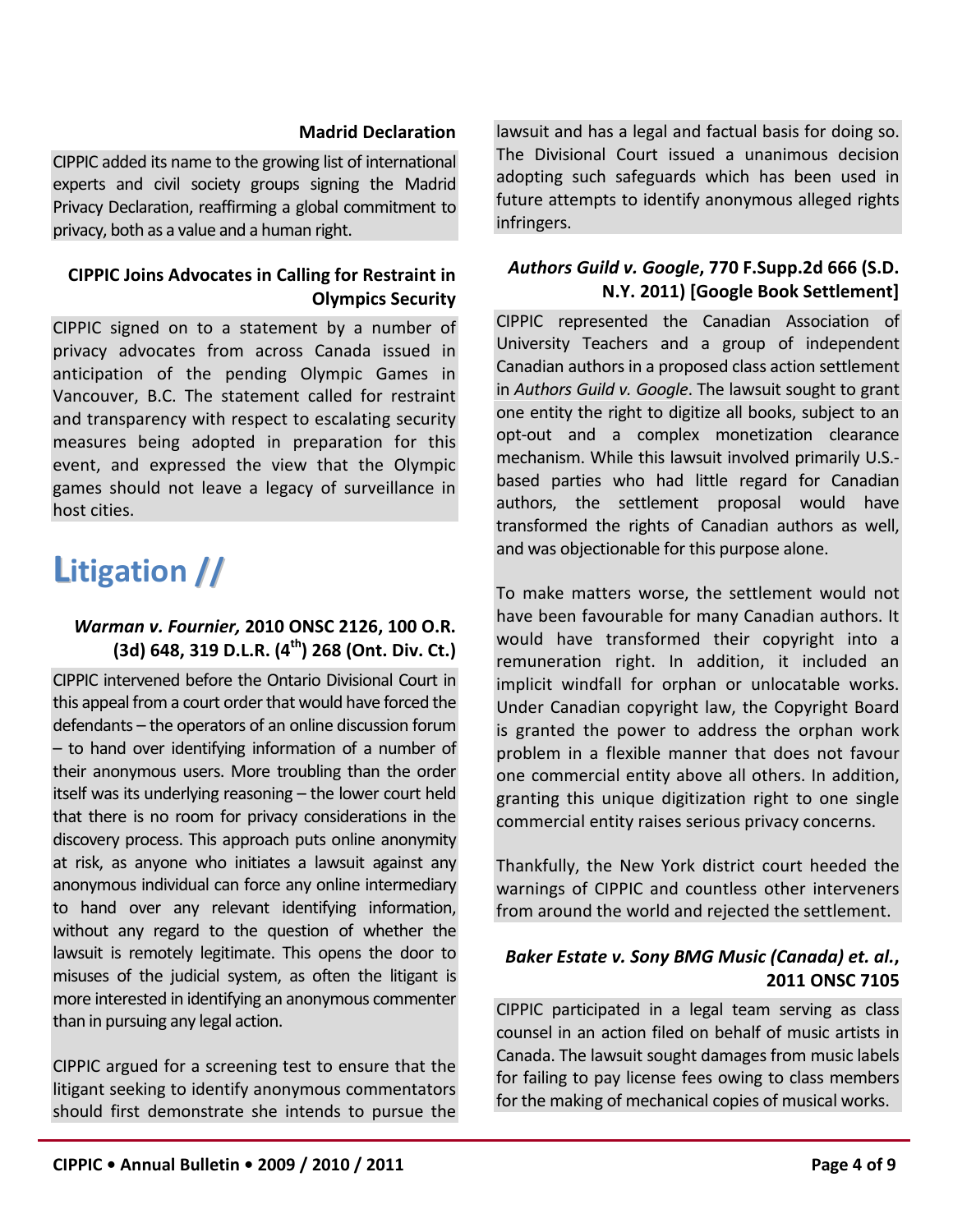Specifically, the defendants in this matter (which included the four largest music labels in the world) exploited musical works of artists in their repertoire without license and without compensation to those artists. While the defendant labels in this matter had made some minimal efforts to address the issue – they even kept 'pending lists' tracking instances of unlicensed use – this 'breach copyright now, pay later' approach, as Ontario Superior Court Justice termed it, persisted for many years with little motivation to resolve the issue. While the music labels named in the lawsuit admitted no liability in the matter, a settlement for \$50 million was entered and subsequently approved by the Ontario Superior Court of Justice.

#### *Crookes v. Newton*

The Supreme Court of Canada granted CIPPIC leave to intervene in this important appeal that will decide whether hyperlinking can amount to defamatory publication. In its intervention, CIPPIC argued that a hyperlink is merely a 'reference' to other content and, hence, publishing one should need lead to defamatory liability for linked content. Further, that the hyperlink is critical to the manner in which content is communicated online. Hence, CIPPIC called for the 'freedom to link', arguing that the hyperlink is critical to the manner in which content is communicated online. Burdening it with defamatory liability would undermine free expression and render platforms such as Twitter into a source of unmanageable liability for all users.

# <span id="page-4-0"></span>**Regulatory //**

### **Telecom Public Notice CRTC 2008-19, Net Neutrality Comes to Canada**

The CRTC released its long-awaited decision in TPN CRTC 2008-19, which examined the nature, scope and legitimacy of traffic management or 'throttling' of certain types of traffic by Canadian ISPs.

In the proceeding, CIPPIC argued that ISPs should be prevented from unjustifiably discriminating against downstream traffic. This type of discrimination undermines one of the greatest features of the Internet  $-$  the lack of gatekeepers  $-$  by letting ISPs choose which delivery protocols or applications will be the fastest. The BitTorrent protocol offers a perfect example of this, as it is a highly efficient mechanism for transferring large files quickly, and with minimal bandwidth cost to the end user. In its submissions, CIPPIC drew on the expertise of internationally renowned experts in traffic management: David P. Reed, Andrew Odlyzko and Bill St. Arnaud.

The CRTC accepted most of these arguments and put in place a net neutrality framework that limits the conditions under which an ISP can discriminate against specific types of traffic on its network. This framework will help secure an open and neutral Internet for all Canadians.

# **Access Copyright Post-Secondary Educational Institution Tariff, 2011-2013**

CIPPIC represented the Canadian Association of University Teachers (CAUT) and the Canadian Federation of Student (CFS) in opposition to Access Copyright's proposed Post-Secondary Educational Institution Tariff. The objection raises procedural and substantive concerns, including the lack of due notice and time for response, the need for a distinct hearing on the legal issues raised, and substantive objections to the sweeping breadth of the tariff, which claims compensation for activity not protected by copyright, such as fair dealing and the exchange of hyperlinks in e-mails. In addition, the tariff claimed a difficult to justify %1,300 increase in rate!

Procedurally, the Copyright Board sought to approve the tariff on an interim basis. CIPPIC objected to this, arguing that it would be unfair to presume the tariff even on a preliminary basis, given the lack of underlying justification for several elements of the proposal.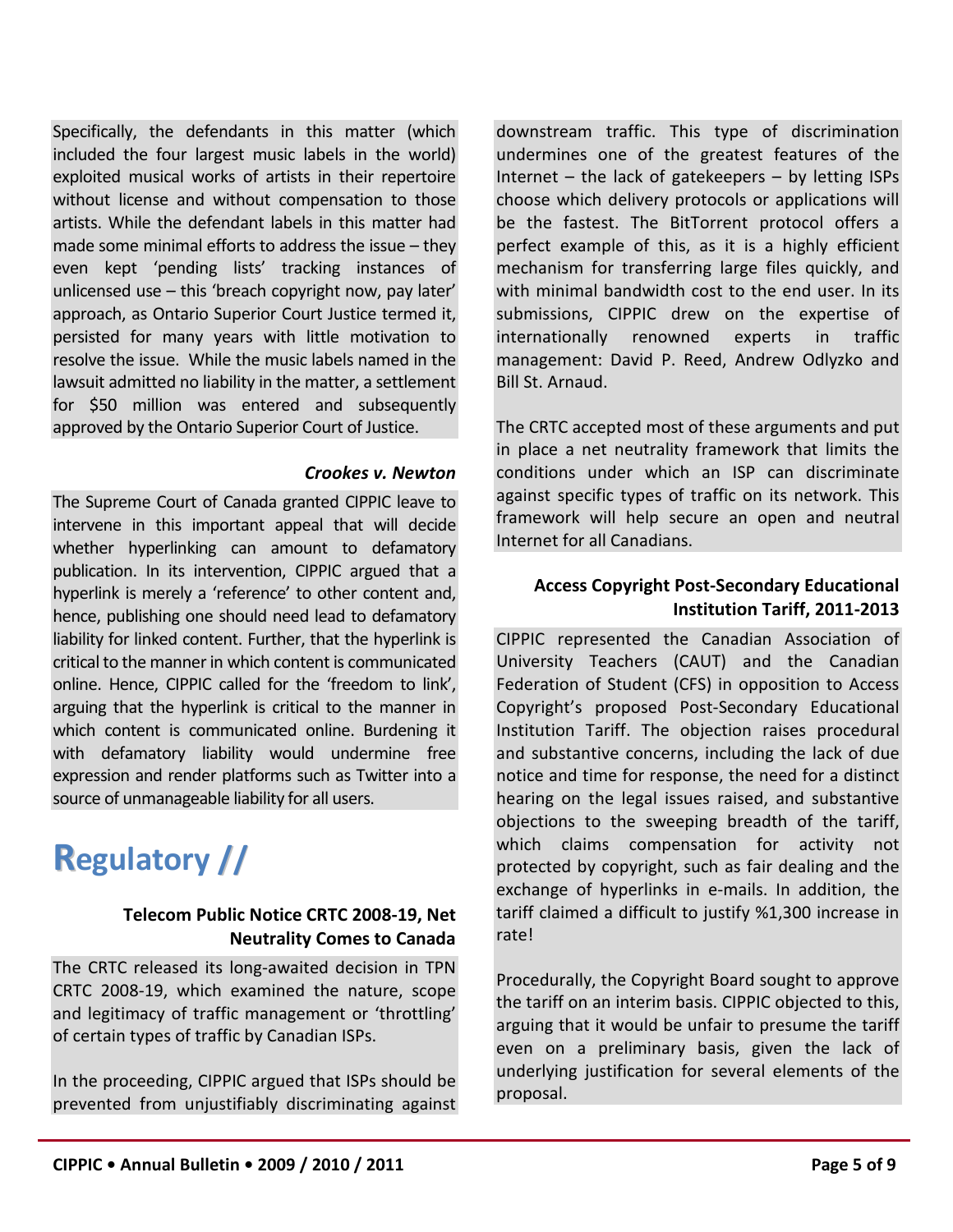### **Privacy-Invading Capacity of Deep Packet Inspection Equipment**

As part of the Office of the Privacy Commissioner of Canada's ongoing assessment of five PIPEDA complaints filed by CIPPIC regarding the use of Deep Packet Inspection equipment by Canadian ISPs, CIPPIC filed a comprehensive analysis of the capacities of such equipment and the importance of its proper characterization in regulatory and legal contexts. CIPPIC demonstrated the equipment has the capacity to monitor and control individual conduct at unprecedented levels. With the technical assistance of Dr. David P. Reed, CIPPIC also argued against mis-characterizations of HTTP layer metadata as mere 'header' as opposed to 'packet' information in the context of network traffic.

#### *CIPPIC v. Facebook***, PIPEDA Case Summary #2008- 19: OPC Closes the Book on Facebook Complaint**

The Office of the Privacy Commissioner of Canada closed its two and a half year long investigation into CIPPIC's 2008 complaint against Facebook's privacy practices (OPC Case Summary #2008-008). While the Privacy Commissioner's Report of Finding was issued in early 2009, this was by no means the end of the matter, as Facebook had agreed to a one year implementation process which it argued was necessary to meet its obligations under the Finding.

CIPPIC monitored several elements of Facebook's implementation. This included correspondence to the Office of the Privacy Commissioner of Canada and to Facebook's Counsel indicating its failure to meet its obligations, and a comprehensive legal and technical report analyzing changes made to the site that effectively undermined the essence of Facebook's PIPEDA obligations. Read more at: **<http://cippic.ca/Facebook>**

### **Telecom Notice of Consultation CRTC 2009-716: Enhancing Public Interest Participation**

CIPPIC participated in a proceeding on the question of public interest costs. A number of incumbent telecommunications companies had asked the CRTC to impose onerous and heavy-handed limitations into its existing public interest compensation regime. CIPPIC argued that the current system is necessary to ensure robust and informed public interest participation in what is a highly complex regulatory field that requires ongoing expertise. The CRTC agreed, and its ultimate decision in this matter affirmed its current framework with minimal modification.

# **Telecom Notice of Consultation CRTC 2010-43-2: Wireless Net Neutrality**

CIPPIC called on the CRTC to apply its net neutrality framework, which was developed in the contxt of wireline traffic, to mobile and wireless services. While such services operate under a slightly more competitive environment than wireline Internet services, CIPPIC argued that mobile services were becoming increasingly important to customers and to online innovation. Hence the protections inherent in the net neutrality framework are necessary in the wireless context as well. In Telecom Decision CRTC 2010-445, the CRTC did so.

# **Telecom Notice of Consultation CRTC 2010-43: Universal Broadband Access**

CIPPIC participated in a CRTC proceeding that examined whether to impose an obligation on ISPs to ensure an adequate level of Internet access to all Canadians. A number of ISPs argued that the CRTC lacked the authority to impose this type of obligation in a competitive environment. CIPPIC submitted a comprehensive legal opinion demonstrating that the CRTC has the capacity to put in place such requirements and, moreover, has the obligation to do so where required to by its policy objectives. In its ultimate decision on this matter, the CRTC adopted a 'wait and see' approach, which set benchmarks for ubiquitous broadband access at 5 Mbps downstream / 1 Mbps upstream to be achieved by 2015.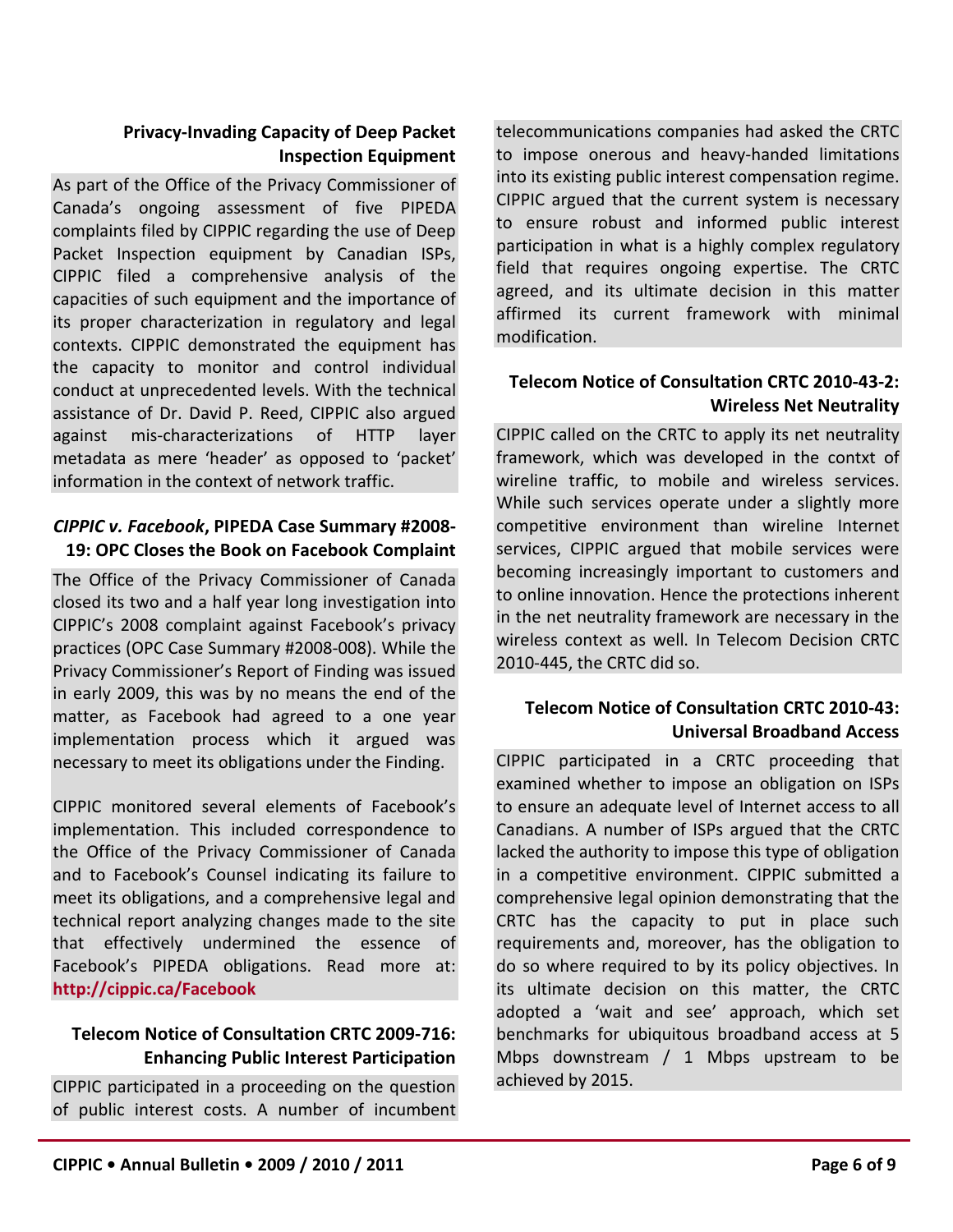the mere addition of a digital lock.

(INDU) in support of Bill C-29, the Electronic Commerce Protection Act. The ECPA aims to grant users protection against unsolicited commercial electronic messages – spam – and imposes strict penalties for non-compliance. In its testimony, CIPPIC argued against proposals that would re-focus the legislation on narrowly defined 'harms'. Given the prevalence and diversity of 'spam', the best way to define it is to empower individuals to do so

**E-Spam, Electronic Commerce Protection Act**

CIPPIC staff testified before the House Standing Committee on Industry, Science & Technology

**Broadcasting Notice of Consultation CRTC 2010-926:**

CIPPIC joined the Public Advocacy Interest Centre in its call for the creation of a Broadcasting Participation Fund as a component of the mandatory tangible benefits package that would result from the merger of Bell Canada and CTVglobemedia. In support of PIAC's call for this fund, CIPPIC pointed to a present and growing need for public interest representation in broadcasting proceedings before the CRTC. The CRTC agreed, and the Canadian Broadcasting Participation Fund was established in

Broadcasting Decision CRTC 2011-163.

<span id="page-6-1"></span>**Parliamentary Testimony //**

CIPPIC staff testified before the House of Commons Committee on Bill C-32, Canada's latest Copyright modernization effort. CIPPIC argued in support of flexible fair dealing, limitations on penalties for noncommercial infringement, and a notice-notice system for intermediary liability. CIPPIC argued *against* excessively broad legal protection for anticircumvention mechanisms which, as proposed in Bill C-32, threatened to undermine any semblance of balance in the copyright regime, as they effectively allow rights holders to override any user right with

**Broadcasting Participation Fund**

**House Committee on Bill C-32**

themselves. An unsolicited message is, inherently, 'spam' and therefore the Act should prohibit unwanted messages, and should not seek to impose a restrictive list of presumed 'unwanted' messages.

#### **House All-Party Arts Caucus**

CIPPIC staff testified before this committee on options for updating Canada's copyright laws in light of new digital realities. CIPPIC called for more flexible fair dealing, as well as for the exploration of opt-in monetization schemes and voluntary collective licenses for digital content.

#### **Identity Theft**

CIPPIC staff testified before the House Standing Committee on Justice and Human Rights (JHR) in support of legislative proposals that would criminalize the possession of certain identity documents commonly associated with identity theft. CIPPIC presented evidence on the ever-growing nature of the identity theft problem, and on shortcomings in the existing legal regime that permitted those caught with identity documents of others to walk free. absent a demonstration of intent to defraud.

In addition, CIPPIC advised JHR that, while this legislation was much needed to assist on the investigative facet of the identity theft problem, its work was far from over. There is a dire need for victim support legislation to help the objects of identity theft recover their identities and prove to would-be creditors that they are not at fault.

# <span id="page-6-0"></span>**Projects & Research //**

#### **"Casting an Open Net"**

CIPPIC co-authored a chapter in a report on how telecom policy could be calibrated to ensure an open, innovative and neutral Internet. The chapter aimed at presenting and debunking technical and policy critiques of peer-to-peer throttling practices, establishing that the detrimental impact of P2P distribution protocols on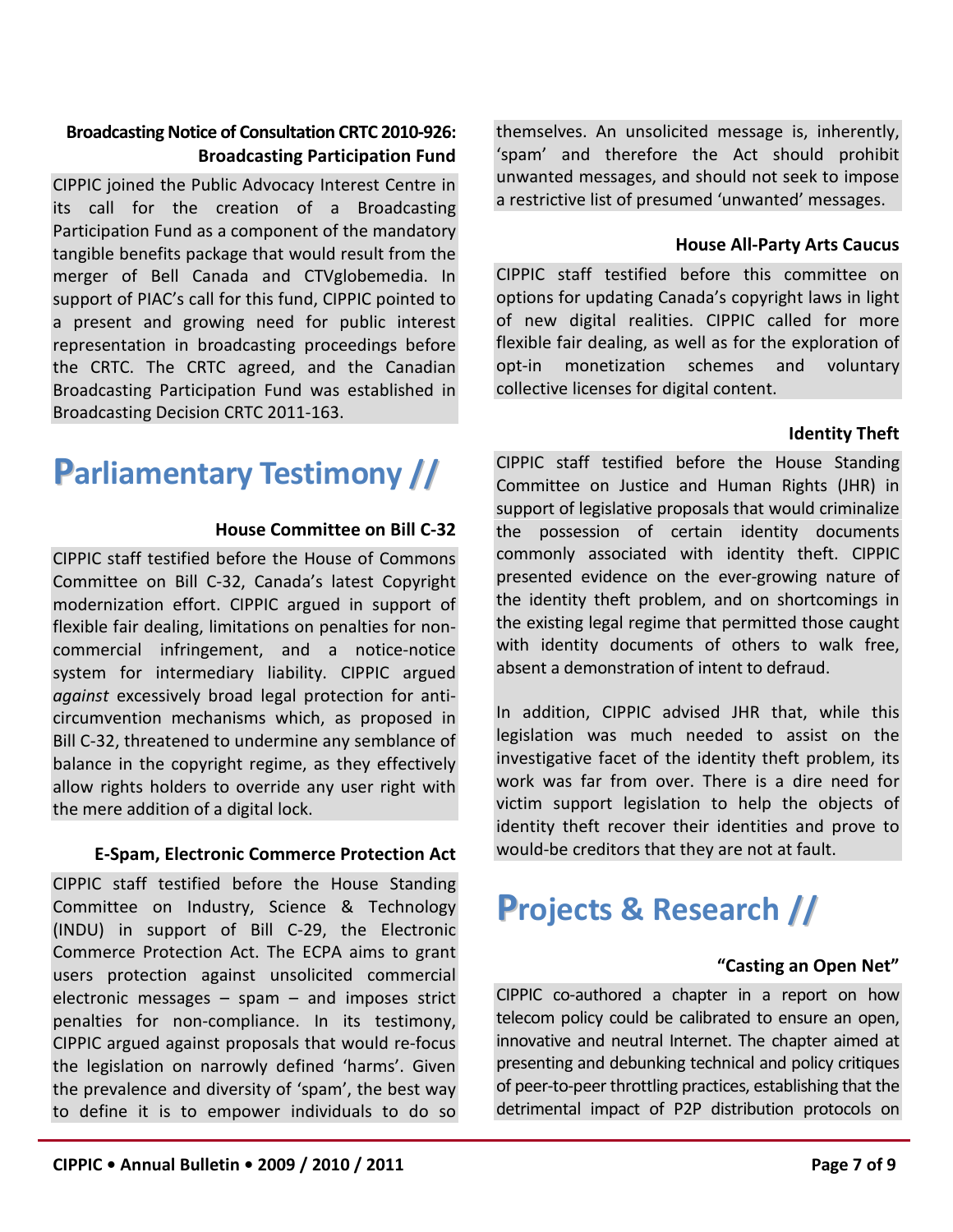network traffic robustness has been greatly exaggerated. In fact, P2P and particularly the BitTorrent protocol are efficient from a network-usage perspective.

The report additionally examines the justifications for usage-based billing in broadband contexts. It demonstrates that while usage-based billing might appear fair on a 'you pay for what you use' model, this is in fact a misperception. While broadband capacity does, of course, have costs attached to it, it is by no means a rivalrous resource in the traditional sense of the term.

#### **Agents of the State**

With generous funding from the Office of the Privacy Commissioner of Canada's Contributions Program, CIPPIC carried out a comprehensive research program exploring the growing and changing role of Internet intermediaries in state surveillance activities. Through the use of ATI/FOI requests, as well as surveys of news sources and experts in the field, the project uncovered uses of publicly available social networking data in government decision-making.

It also documented and analyzed the ways in which intermediaries shape user privacy expectations, and provided normative analysis of the impact of such practices on privacy protections. CIPPIC hosted a roundtable to discuss the findings/issues with representatives from law enforcement, ISPs, the privacy commissioner's office, the department of justice, academics and civil society. Findings were also presented in report format, FAQs, and a podcast canvassing the issues and aimed at broader public awareness.

# <span id="page-7-0"></span>**Staff Presentations //**

#### **The Privacy Tipping Point?**

**Panel:** *Computers, Freedom & Privacy 2011: the future is now.*, Closing Plenary, Washington, D.C., June 2, 2011

Tamir Israel, Panelist

#### **CFP2011 the future is now.**

**Conference:** Washington, D.C., June 14-16, 2011

Tamir Israel, Program Committee Member

### **The Evolving Role of Cyber Surveillance in Public Sector Decision-Making**

**Multi-Stakeholder Roundtable:** June 2, 2011, Ottawa. Held with the generous support of the Office of the Privacy Commissioner's Contribution Program

Tamir Israel, Moderator, Event Organizer

#### **Experiencing Cyber-Surveillance in Everyday Life**

**Paper Review Workshop:** *Cyber-Surveillance in Everyday Life: An International Workshop*, The New Transparency: Surveillance and Social Sorting, Toronto, May 13, 2011

Tamir Israel, Lead Discussant/Paper Reviewer

### **Advocates' Perspectives on Burning Issues in Cyber-Surveillance**

**Opening Plenary:** *Cyber-Surveillance in Everyday Life: An International Workshop*, The New Transparency: Surveillance and Social Sorting, Toronto, May 13, 2011

Tamir Israel, Panelist

#### **Government 2.0 & Access to Information: Proactive Disclosure & Open Data in Canada**

**Panel:** Leg@l IT 5.0, Monreal, April 4, 2011

David Fewer, Panelist

### **Privacy in System Design & Liability for Software Development**

**Guest Lectures:** CSI 2911 Professional Practice in Computer Science, School of Information Technology & Engineering (SITE), University of Ottawa, January 26, 2011 & February 9, 2011

Tamir Israel, Guest Lecturer